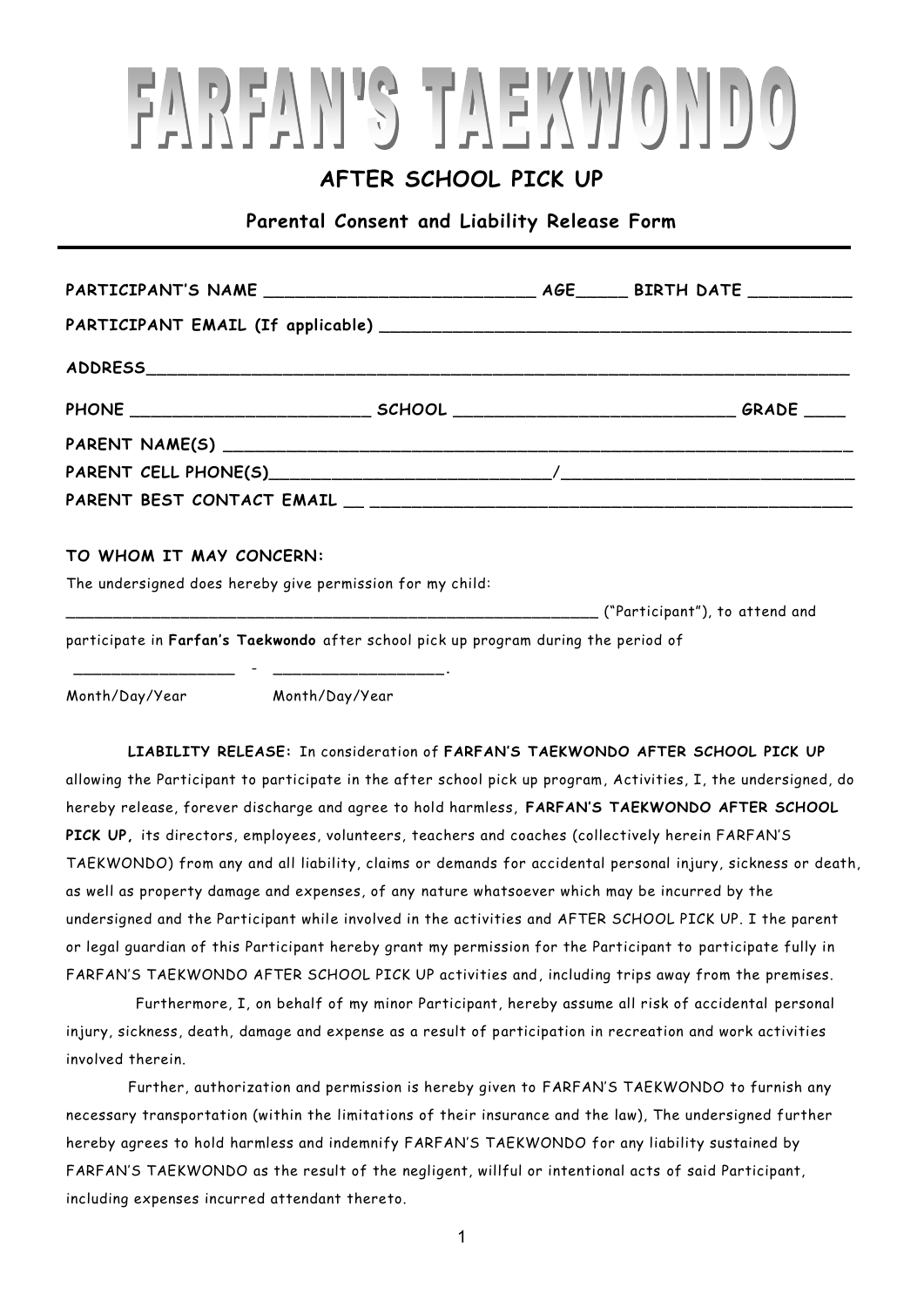# FAREAN'S TAEKWONDO

### **AFTER SCHOOL PICK UP**

### **Parental Consent and Liability Release Form**

**MEDICAL TREATMENT PERMISSION:** I authorize an adult, in whose care the minor has been entrusted, to consent to any emergency x-ray examination, anesthetic, medical, surgical or dental diagnosis or treatment and hospital care, to be rendered to the minor under the general or special supervision and on the advice of any physician or dentist licensed under the provisions of the Medical Practice Act on the medical staff of a licensed hospital or emergency care facility. The undersigned shall be liable and agrees to pay all costs and expenses incurred in connection with such medical and dental services rendered to the aforementioned child or youth pursuant to this authorization.

**EARLY RETURN HOME POLICY:** Should it be necessary for my child or youth to return home due to medical reasons, disciplinary action or otherwise, the undersigned shall assume all transportation costs and responsibility.

**TRANSPORTATION PERMISSION:** The undersigned does also hereby give permission for my child/youth to ride in any vehicle driven by an approved ADULT chaperone while attending and participating in activities by FARFAN'S TAEKWONDO. My child/youth and I understand that SEAT BELTS SHALL BE WORN AT ALL TIMES during transportation.

**\_\_\_\_\_\_\_\_\_\_\_\_\_\_\_\_\_\_\_\_\_\_\_ \_\_\_\_\_\_\_\_\_\_\_\_\_\_\_\_\_\_\_\_\_\_\_\_\_\_\_\_\_ \_\_\_\_\_\_\_\_\_\_\_\_**

**\_\_\_\_\_\_\_\_\_\_\_\_\_\_\_\_\_\_\_\_\_\_\_ \_\_\_\_\_\_\_\_\_\_\_\_\_\_\_\_\_\_\_\_\_\_\_\_\_\_\_\_\_ \_\_\_\_\_\_\_\_\_\_\_\_**

Name of parent Signature of parent Date

Name of parent Signature of parent Date